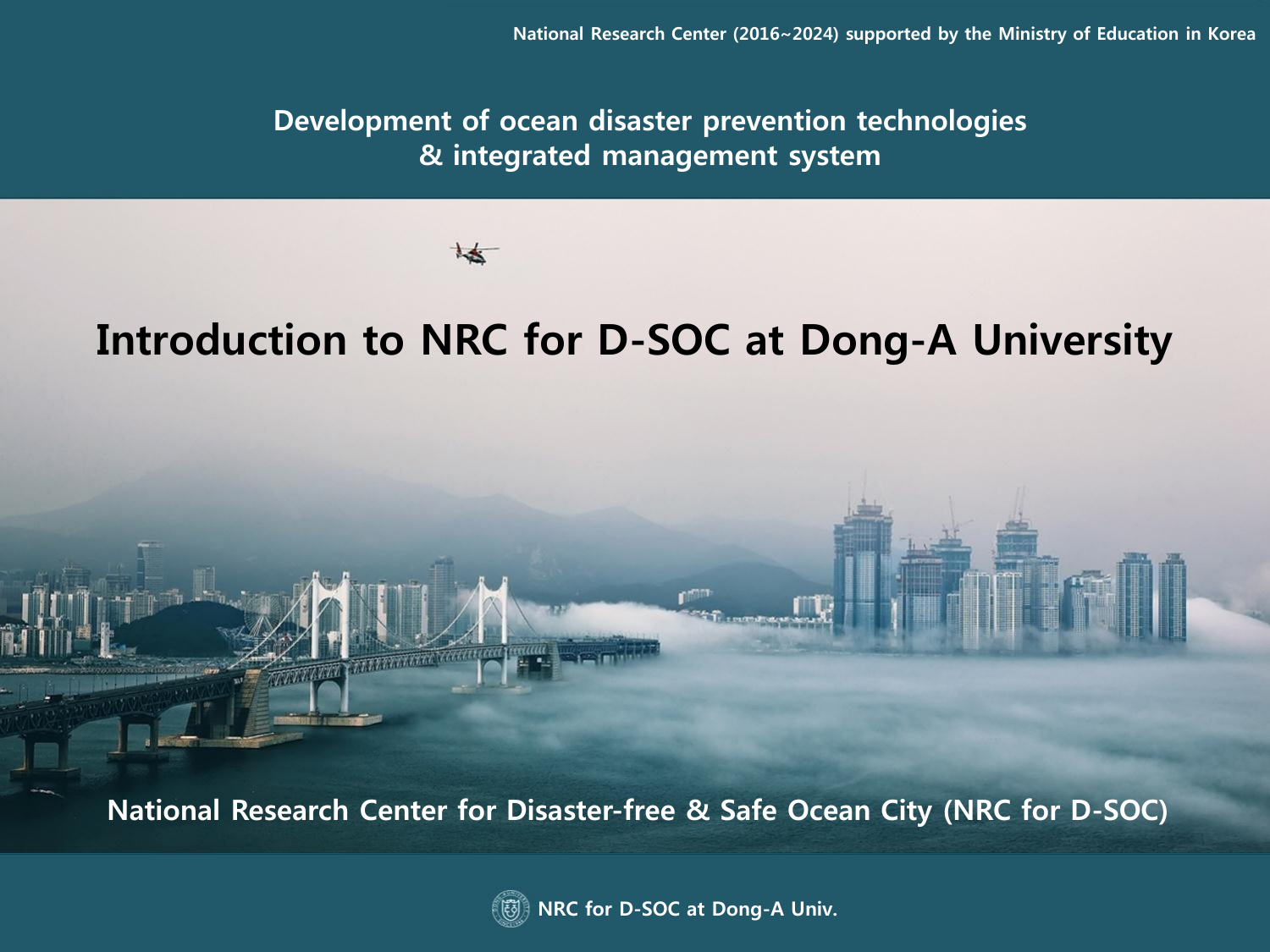# 1 **About Dong-A Univ.**

**• Dong-A University at Busan, South Korea**



- **Best private University in Busan, 2<sup>nd</sup> largest Korea** 
	- **-** Multi-campuses, education and research university
	- **- One of the 20 universities in Korea having both medical & law school**
	- **– Big Engineering School with 12 departments Many research collaboration opportunities**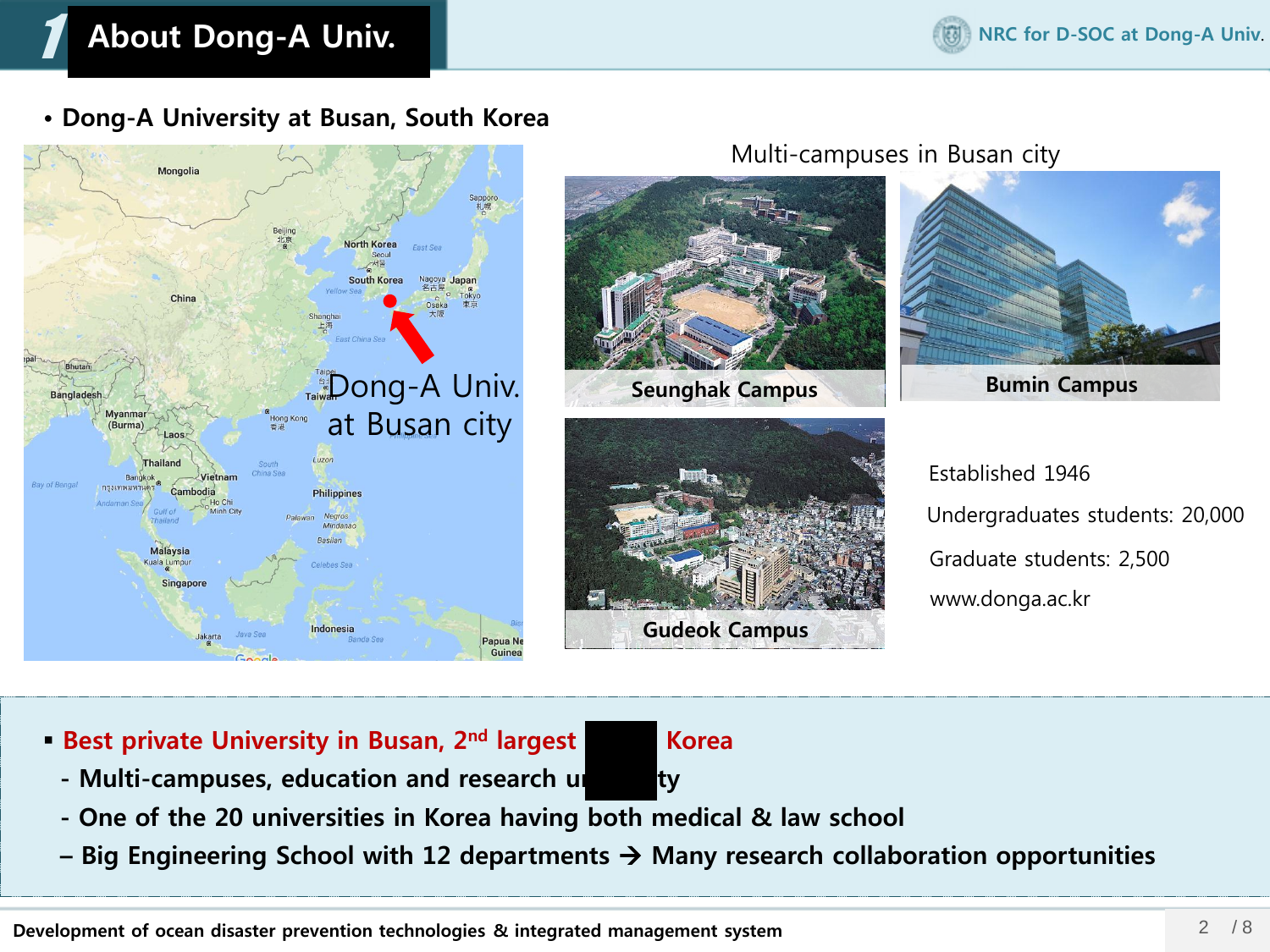# **Background**

1

**• Risks from various sources in Oceanfront cities**



 **해양건설∙방재 통합관리시스템 구축 Example 12 For disaster prevention and mitigation in oceanfront cities Necessary to develop innovative technologies and integrated management system** 

**- 해안성 재해(태풍, 지진, 쓰나미 등), 해안성 열화인자(염해, 중성화), 연안매립, 해안오염 (방사능 확산) 등**

 **- 해양 특수구조물 진단, 해양지반 분석, 다중해양재난 위험도 분석, 재난대응 도시방재 기술개발**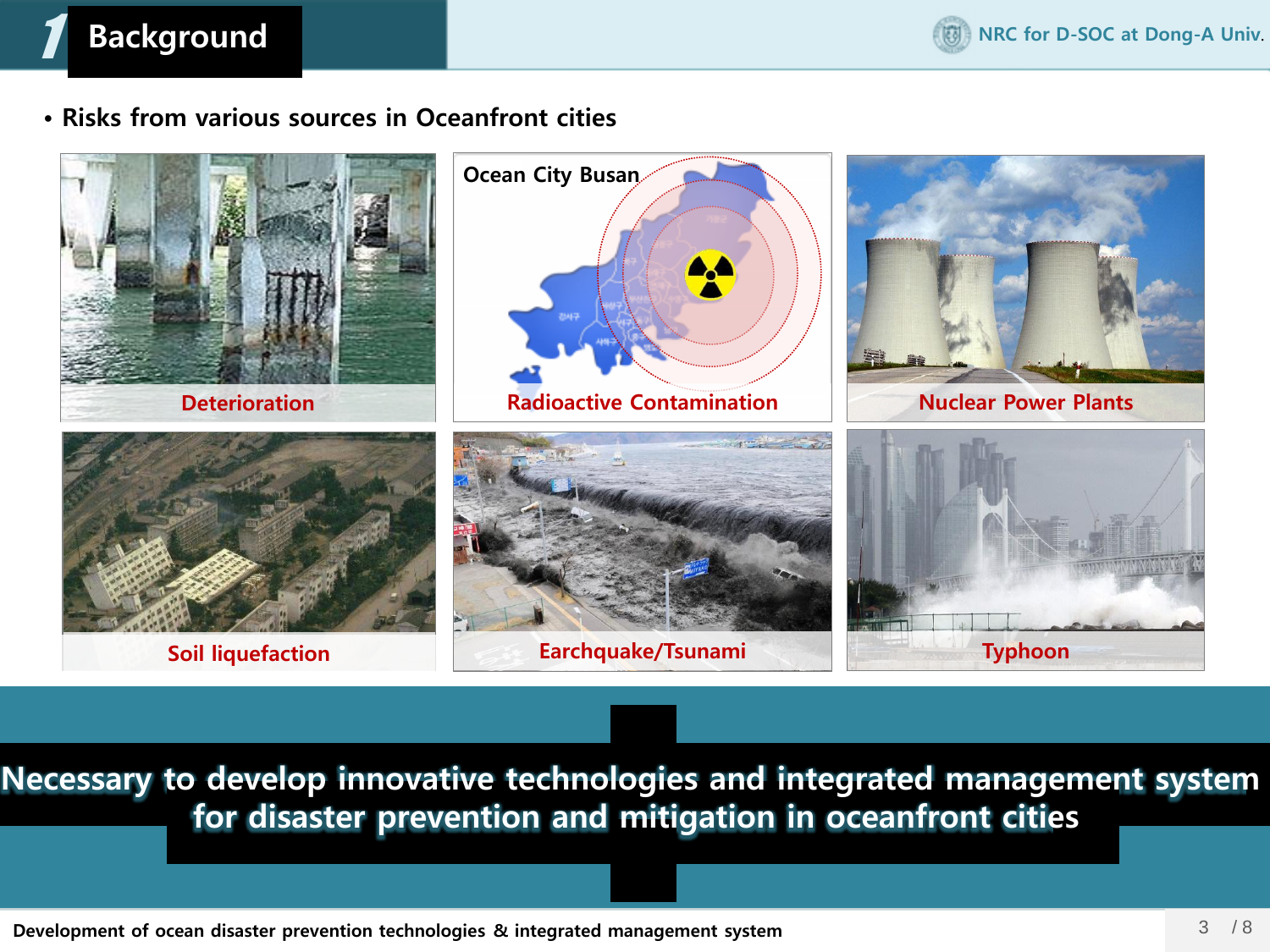

**• Research groups and team leaders**



**Multi-disciplinary collaboration research from Architectural, Civil, Urban, Chemical and Electronical Engineering Research network with Busan city and public institute for disaster management**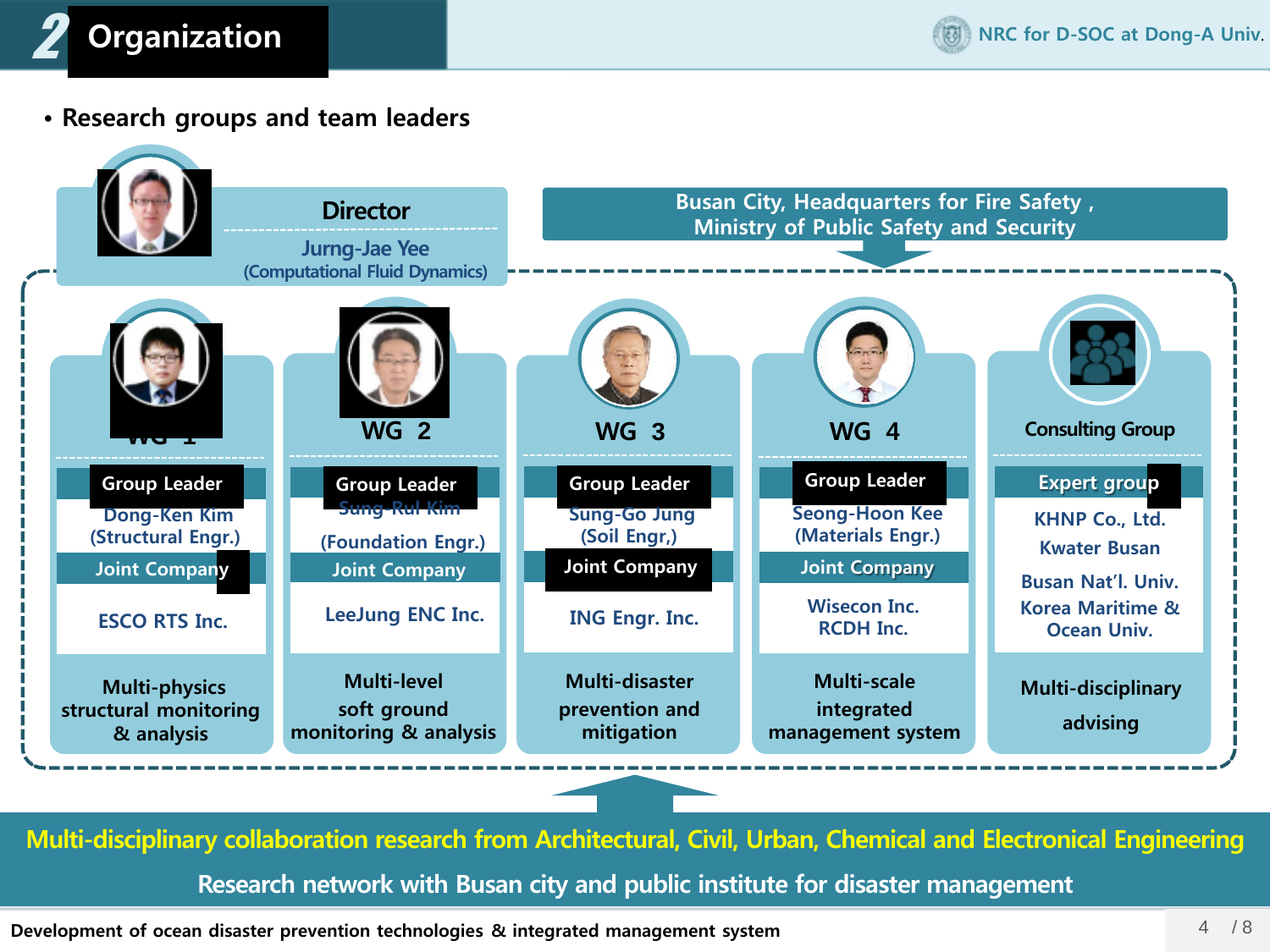

### **• Research topics**

**Multi-physics structural monitoring & analysis**

**Multi-level soft ground monitoring & analysis**

**Multi-disaster prevention & mitigation**

# **I**dea **I**nnovation

- **- Multi-physics NDE**
- **- Data fusion algorithm**
- **- Multi-physics analyses**
- **- Soft ground monitoring**
- **- WSN-based stability monitoring**
- **- Soil liquefaction hazard mapping**
- **- Evaluation of multi-disaster potential**
- **- Multi-disaster Hazard mapping**
- **- Disaster-structure interaction**







### **I**ntegration

**Multi-scale Integrated management system**

- **- Multi-scale disaster model**
- **- Big data analysis**
- **- Disaster GIS (D-GIS)**



**Solution to multi-disaster management in oceanfront cities based on 3I (Idea-Innovation-Integration)**

**Innovative technologies for disaster prevention & mitigation Integrated management system**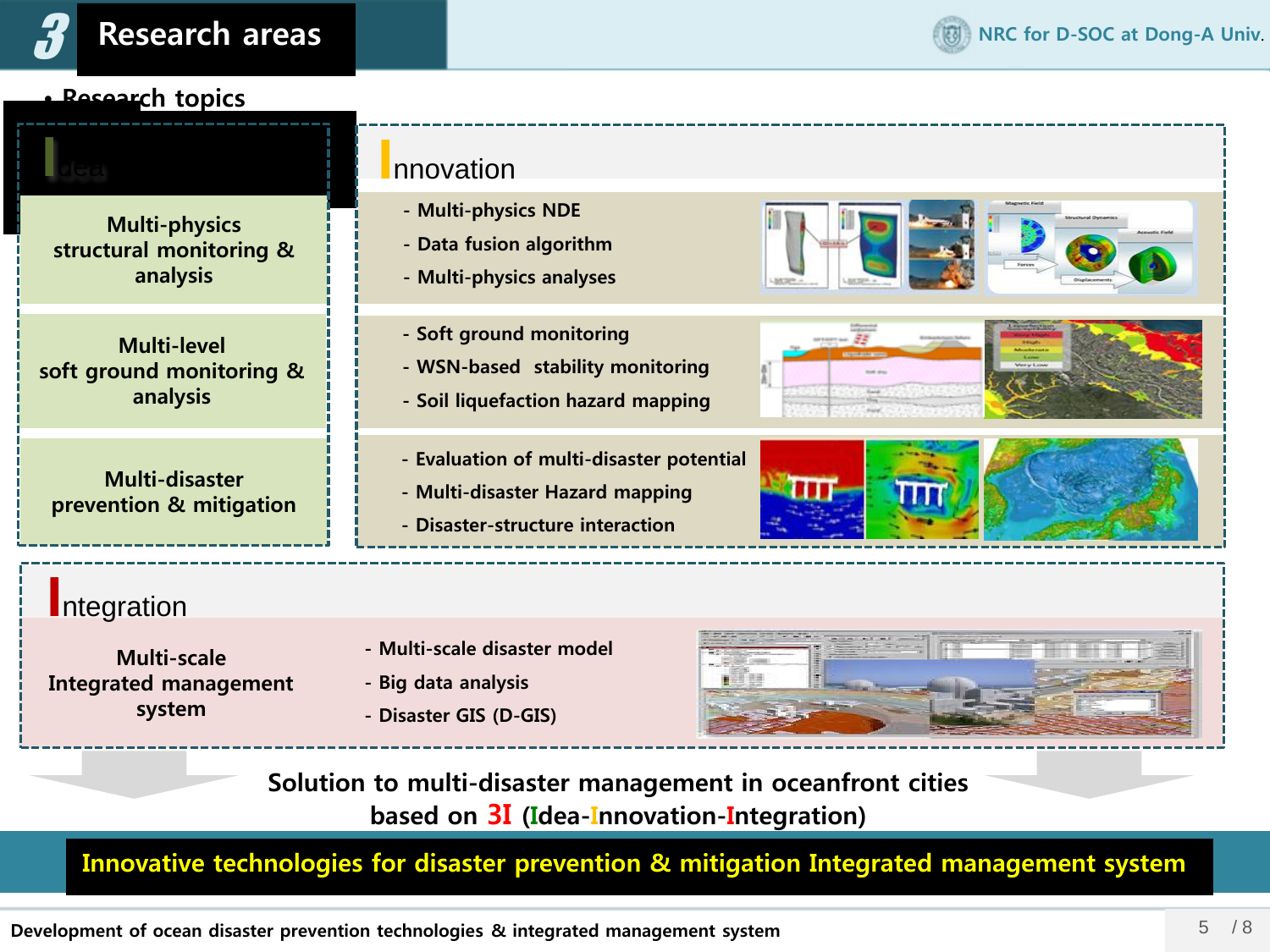**• Inter-disciplinary research collaboration**



## **The Korea first integrated system for construction and disaster management in oceanfront cities**

**Development of ocean disaster prevention technologies & integrated management system**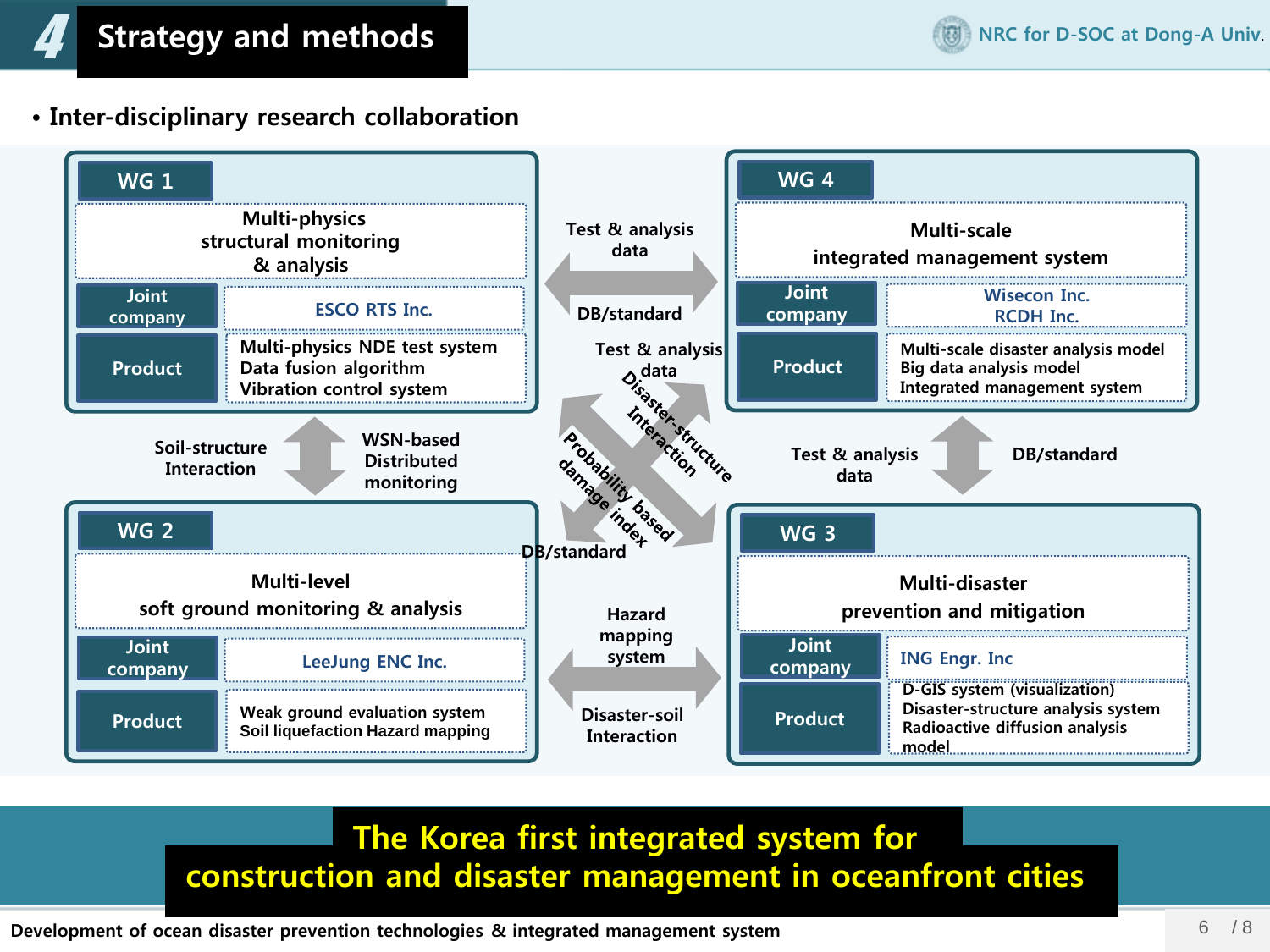# 5 **Research Road map**